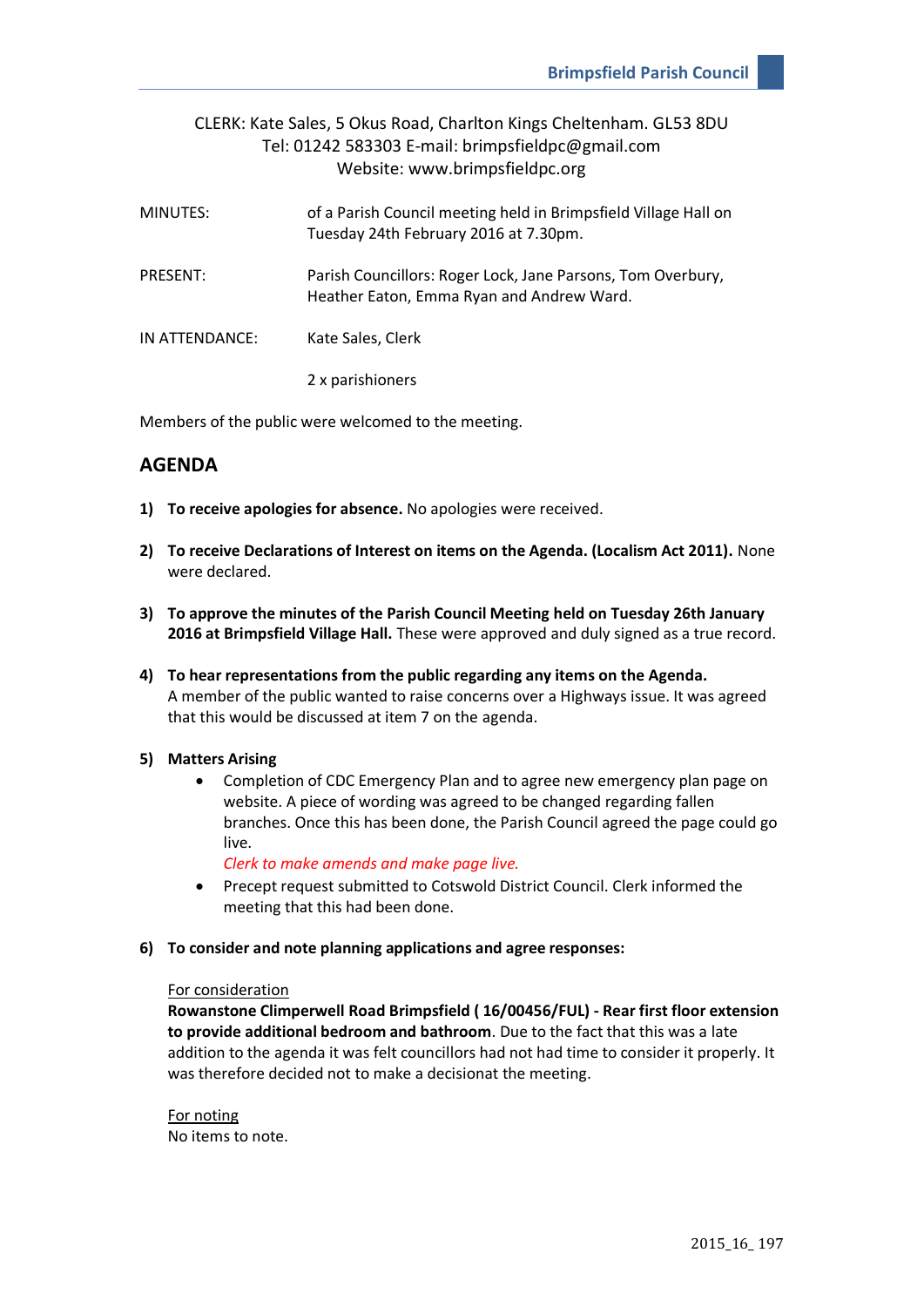#### Enforcement

**Hermits Corner** - second dwelling reported to Cotswold District Council. (CDC REFERENCE: CDC\_000000059061). The clerk informed the meeting that she had contacted the District Council and submitted a report regarding the second property. The above is the reference number for the case.

## **7) Highways update**

**Temporary road closure Notice: 400872. Birdlip House Farm To Church View Bungalow Brimpsfield.** This road will be closed from 8th March 2016 to 9th March 2016, to allow for a new water connection by Severn Trent Water.

A parishioner living at Gowanlea in Blacklaines raised concerns again over the amount of traffic including large horse boxes using the single track road to the Longdole Polo Club. This traffic was causing drivers to use his driveway as a passing place, and in some instances drivers opened his gates so they could back into his drive. The owner of Gowanlea expressed concerns that he was worried about continuing damage to his property and the safety of his young children and animals. He had asked the Parish Council at previous meetings what they would do and nothing had happened.

All councillors felt that drivers opening gates and using private drives as passing places was totally unacceptable. The Chair assured the owner at Gowanlea that he personally would speak to Mr Lucas at Longdole and ask him about re-instating a one-way traffic management system through the village when large events took place.

It was also agreed that the Clerk would contact Amey to report the large potholes that were making the official passing places impossible for vehicles to use. If these were repaired, it might alleviate some of the problems.

At this point Cllr Ward informed the meeting that he had a visit from one of the occupants at Gowanlea accusing him of moving their Cotswold stones that were on the verge and had informed the police. He was very angry and concerned about these false accusations about him as the assumption was based solely on the fact that he was a Parish Councillor and drove a certain type of vehicle. The owner of Gowanlea apologised for this mistake in identity but he believed he had been harassed by a councillor over the works at Gowanlea.

He also went on to say that he couldn't understand the reason why there was any dispute over this issue, when the work that had been undertaken was carried out by Gloucestershire Highways' approved contractors, at his own expense. Cllr Lock replied that the Cotswold stones were not on private property but had been situated on an official tarmacked passing place. The owner of Gowanlea disagreed with this.

The Chair informed the meeting that any action that had been undertaken had not been undertaken on behalf of the Parish Council. He therefore suggested that as this was **not**  a Parish Council matter, a meeting should take place privately after the council meeting between the parties concerned so that the situation could be settled amicably.

*Chair to contact Mr Lucas at Longdole Polo Club about re-instating a one way traffic management system through the village when large events take place. Clerk to contact Gloucestershire Highways over repairing potholes on the road between Blacklaines and Longdole Polo Club.*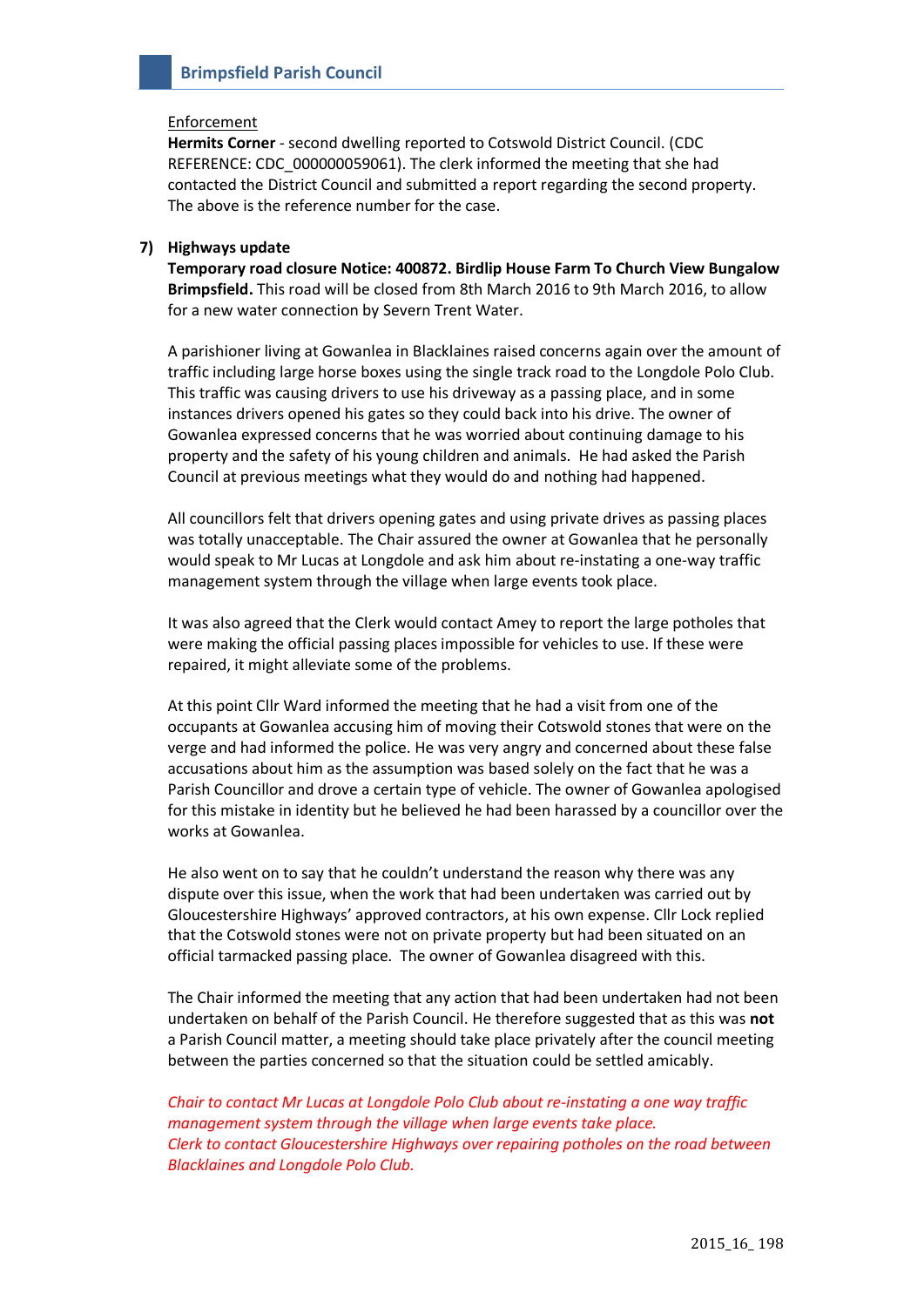# CLERK: Kate Sales, 5 Okus Road, Charlton Kings Cheltenham. GL53 8DU Tel: 01242 583303 E-mail: brimpsfieldpc@gmail.com Website: www.brimpsfieldpc.org

## **8) Speeding through Village - police update**

The Clerk had circulated an update from PCSO Shutt with list of options to help alleviate some of the speeding and careless driving issues that the parish had been experiencing. After discussion the following items were agreed to be reported back to the Police:

- The area of concern to be reported to PCSO Shutt was the unclassified road from Caudle Green into Brimpsfield Village
- It was felt volunteers for the Speed Watch Group were not necessarily the answer as it wasn't just speeding but the careless behaviour of drivers, especially ones using mobile phones.
- Provision of '20 is plenty' signage. Clerk has now found a contact at the County Council and will proceed with enquires.
- The Parish Council to request a Speed Data Recorder report to be undertaken. This should be situated on the road between Brimpsfield and Caudle Green, in the 30mph zone adjacent to the turning for Brimpsfield Park.

The Clerk also informed the meeting that a community meeting of the Neighbourhood Co-ordination Group was to be held at Daglingworth Village Hall on the 9th March at 7pm if anyone wished to attend.

After discussion it was also agreed that the Clerk would still write to the Police Commissioner outlining their concerns.

*Clerk to relay information back to PCSO Shutt, circulate Neighbourhood Co-ordination Group meeting date and write to Police Commissioner, Martin* Surl.

**9) To discuss confirmation of ownership of Parish Council land at Caudle Green. Land to be added to asset register.** Cllr Overbury produced a map of the area of land at Caudle Green and it was agreed to add this to the asset register. *Clerk to update asset register.*

#### **10) To discuss the installation of faster broadband by Gigaclear**

Work will start shortly from the A417 Highcross area and then move along Climperwell Rd into Brimpsfield. A small cabinet will be installed near the village noticeboard and phone box, on a concrete plinth - this is of a similar size to a BT cabinet.

Along the route on the boundary of every property a pot and reference number will be marked. Every property can then connect up to Gigaclear if they so wish. Caudle Green is not included in this phase of the broadband rollout. Their phase is in design at the moment and it is envisaged that the build for this area will not take place until around April. Gigaclear will look into the wayleave permissions that might be needed when this network is being scoped out and get back to the Parish Council in due course.

Parish Councillors felt that the current position of the Gigaclear cabinet in the middle of the village was not in an ideal location. The Chair had spoken to the Project Manager at Gigaclear about this and he had informed him that the current position was the result of a large amount of consulting and had now finally been approved by Gloucestershire County Council Streetworks division. The site needed access to an electricity supply and must not be on private property. A Land Registry search had been conducted and this land was owned by Highways. The Village Hall site proposed by the Chair would not be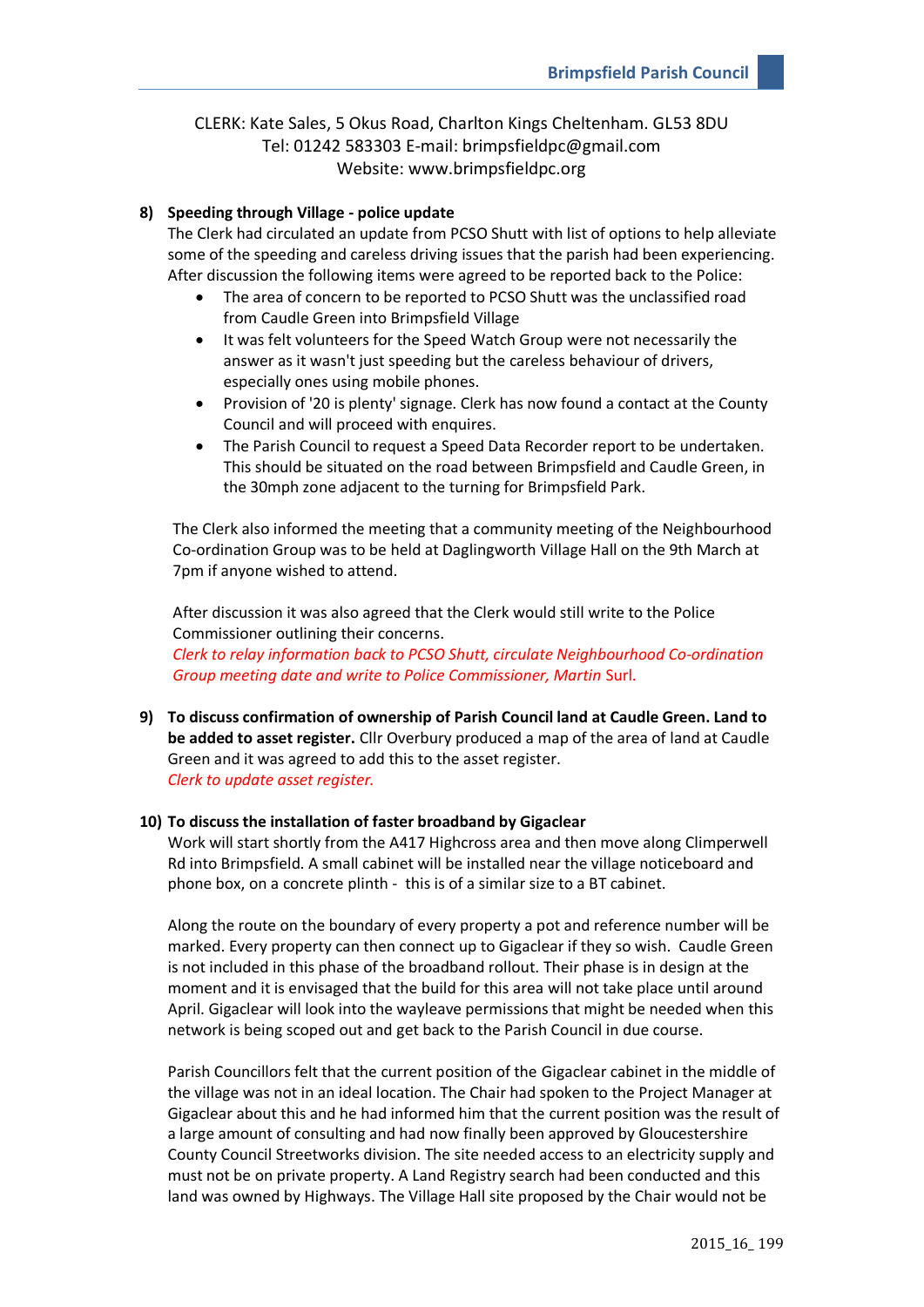suitable, and to move to a new site would push back the installation about a year. Gigaclear had agreed to liaise with the Parish Council regarding the final precise siting of the cabinet so it wasn't so obtrusive. However, since the Chair had spoken to Gigaclear it was disappointing to note that concrete plinths had already been laid and not even in the originally suggested position of between the telephone box and the noticeboard. It was agreed that the Chair would contact the Project Manager formally about this to see if anything could be done.

*Chair to contact Stephen Brealey, Project Manager at Gigaclear.*

#### **11) To agree items required for the Annual Parish Meeting on the 19th April**

It was agreed to request reports from the Chair of the Parish Council, District and County Councillors, the Chair of the Village Hall Management Committee and the Chair of the Brimpsfield Parish Charitable Trust. It was noted that the Trust had now closed but as it had closed in this financial year a report should be submitted. *Clerk to invite parties and request reports*

#### **12) To agree Parish Council meeting dates for 2016/17**

The following dates were agreed. 17th May (Annual parish council meeting - pre-agreed) 19th July 2016 11th October 2016(Budget/Planning meeting) 21 Feb 2017 25th April 2017 (Annual parish meeting) 16th May 2017 Annual Parish Council Meeting *Clerk to publish dates on the website and book dates in with the Village Hall.*

# **13) Policy & Governance Updates**

 To agree Brimpsfield's Publication Scheme of information. After consideration it was resolved to adopt the Scheme. *Clerk to publish on the website.*

# **14) Finances**

## **14.1. To receive current state of accounts**

These were received and agreed. No bank reconciliation took place as the clerk had still not received a current bank statement and the accounts were at the internal auditors.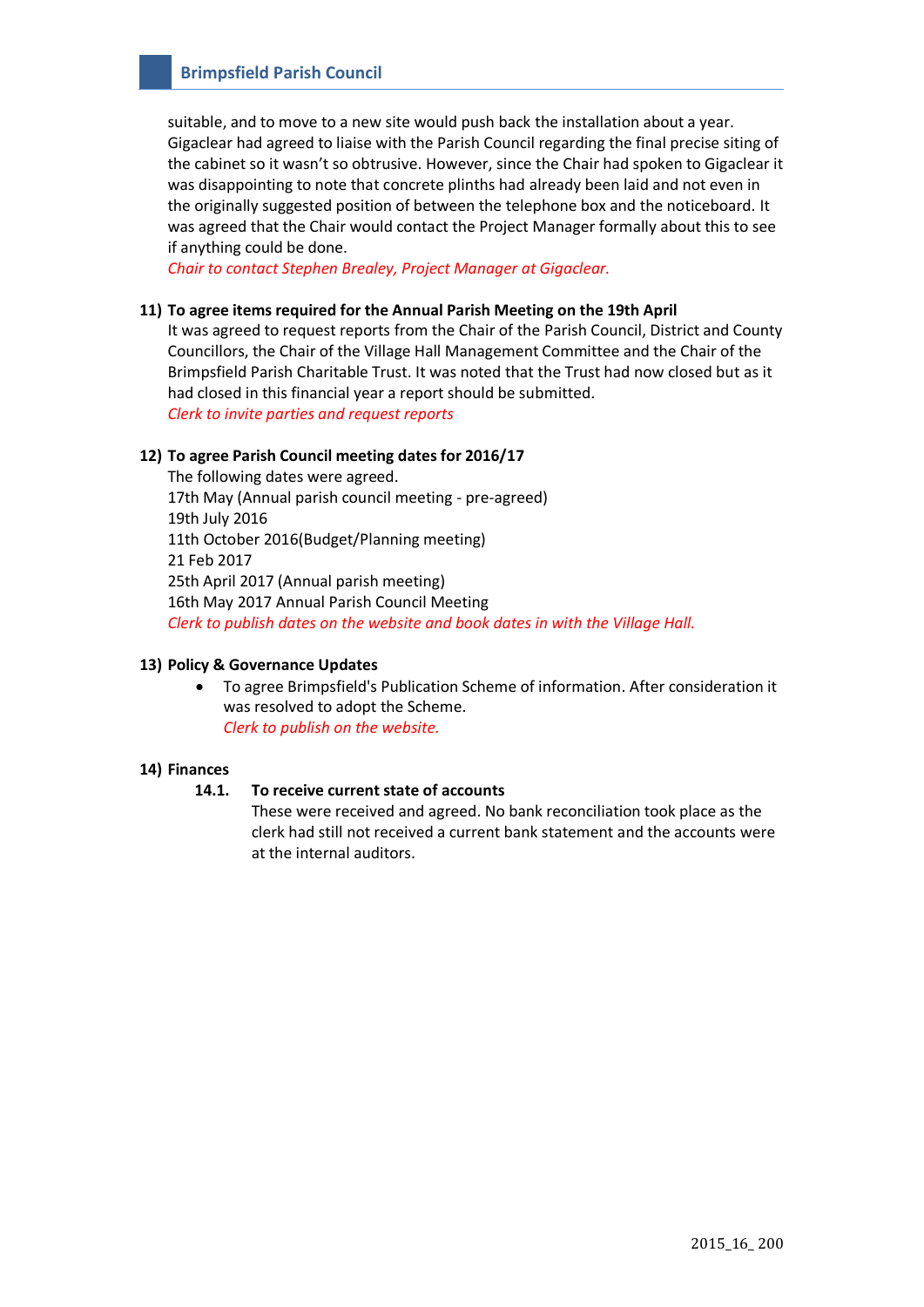# CLERK: Kate Sales, 5 Okus Road, Charlton Kings Cheltenham. GL53 8DU Tel: 01242 583303 E-mail: brimpsfieldpc@gmail.com Website: www.brimpsfieldpc.org

|                                                                                          |                                             | Actual                                                | Antic.         | <b>Total</b>     | Spend vs              | Actual             | Antic.       | Total           |
|------------------------------------------------------------------------------------------|---------------------------------------------|-------------------------------------------------------|----------------|------------------|-----------------------|--------------------|--------------|-----------------|
|                                                                                          |                                             | Spend                                                 | Spend          | Spend            | Budget                | Income             | Income       | Income          |
|                                                                                          | <b>Budget</b>                               | to                                                    | from           | to               | to                    | to                 | from         | to              |
|                                                                                          | 2015/16                                     | 31.01.16                                              | 01.02.16       | 31.3.16          | 31.3.16               | 31.01.16           | 01.02.16     | 31.3.16         |
|                                                                                          |                                             |                                                       |                |                  |                       |                    |              |                 |
| Precept<br>Sale of History books                                                         | 4538.10                                     |                                                       |                |                  |                       | 4539.00<br>5.00    | 0.00<br>0.00 | 4539.00<br>5.00 |
| <b>Bank interest</b>                                                                     |                                             |                                                       |                |                  |                       | 0.52               | 0.00         | 0.52            |
| VAT refund<br>Other                                                                      |                                             |                                                       |                |                  |                       | 0.00<br>695.24     | 0.00<br>0.00 | 0.00<br>695.24  |
| Electricity wayleave                                                                     |                                             |                                                       |                |                  |                       | 0.00               | 32.99        | 32.99           |
|                                                                                          | 4538.10                                     |                                                       |                |                  |                       |                    |              |                 |
| Hire of Village Hall                                                                     | 200.00                                      | 0.00                                                  | 200.00         | 200.00           | 0.00                  |                    |              |                 |
| Insurance                                                                                | 300.00                                      | 265.00                                                | 0.00           | 265.00           | 35.00                 |                    |              |                 |
| Specialist Advice                                                                        | 300.00                                      | 0.00                                                  | 0.00           | 0.00             | 300.00                |                    |              |                 |
| Grants /Donations                                                                        |                                             | 0.00                                                  | 0.00           | 0.00<br>0.00     | 0.00                  |                    |              |                 |
| Grants - WWI Commemorations<br><b>Audit Costs</b>                                        |                                             | 0.00<br>80.00                                         | 0.00<br>0.00   | 80.00            | 0.00<br>$-80.00$      |                    |              |                 |
| Elections                                                                                |                                             | 0.00                                                  | 0.00           | 0.00             | 0.00                  |                    |              |                 |
| Grass Cutting - Brimpsfield                                                              | 160.00                                      | 160.00                                                | 0.00           | 160.00           | 0.00                  |                    |              |                 |
| Grass Cutting - Caudle Green                                                             | 770.00                                      | 770.00                                                | 0.00           | 770.00           | 0.00                  |                    |              |                 |
| GAPTC / Subscription<br>Clerk's Salary (incl PAYE)                                       | 70.00<br>1800.00                            | 97.57<br>1744.51                                      | 0.00<br>330.46 | 97.57<br>2074.97 | $-27.57$<br>$-274.97$ |                    |              |                 |
| <b>Clerk's Expenses</b>                                                                  | 200.00                                      | 240.99                                                | 33.00          | 273.99           | $-73.99$              |                    |              |                 |
| Payroll Management                                                                       | 200.00                                      | 39.60                                                 | 30.00          | 69.60            | 130.40                |                    |              |                 |
| Training                                                                                 | 250.00                                      | 0.00                                                  | 0.00           | 0.00             | 250.00                |                    |              |                 |
| Laptop * see unbudgeted heading                                                          | 500.00                                      | 0.00                                                  | 0.00           | 0.00             | 500.00                |                    |              |                 |
| Village Hall Grant<br>Section 137                                                        | 300.00                                      | 300.00<br>0.00                                        | 0.00<br>0.00   | 300.00<br>0.00   | 0.00<br>0.00          |                    |              |                 |
| Un-budgeted expenditure                                                                  | 0.00                                        | 530.59                                                | 0.00           | 530.59           | $-530.59$             |                    |              |                 |
| VAT Paid                                                                                 |                                             | 0.00                                                  | 99.40          | 99.40            | $-99.40$              |                    |              |                 |
| <b>TOTALS</b>                                                                            |                                             |                                                       |                |                  |                       |                    |              |                 |
|                                                                                          | 5050.00                                     | 4228.26                                               | 692.86         | 4921.12          | 128.88                | 5239.76            | 32.99        | 5272.75         |
|                                                                                          |                                             |                                                       |                |                  |                       |                    |              |                 |
| Reserves as at 1.4.15                                                                    |                                             |                                                       |                | 4613.22          |                       |                    |              |                 |
| Income during year                                                                       |                                             |                                                       |                | 5272.75          |                       |                    |              |                 |
| Expenditure during year                                                                  |                                             |                                                       |                | 4921.12          |                       |                    |              |                 |
|                                                                                          |                                             |                                                       |                |                  |                       |                    |              |                 |
| Antic. reserves at year end                                                              |                                             |                                                       |                | 4964.85          |                       |                    |              |                 |
|                                                                                          | To approve payments<br>These were approved. |                                                       |                |                  |                       |                    |              |                 |
| Payee                                                                                    |                                             |                                                       | <b>Purpose</b> |                  |                       | Auth               |              |                 |
|                                                                                          | No payments made between meetings           |                                                       |                |                  |                       |                    |              | Ch<br>V         |
|                                                                                          |                                             |                                                       |                |                  |                       |                    |              |                 |
| 14.2.<br>ing payments were made between meetings<br>ing payments to be approved<br>Payee |                                             |                                                       | <b>Purpose</b> |                  |                       | Auth               |              | Ch<br>V         |
| K Sales                                                                                  |                                             | PAYE payment. - paid on behalf<br>of council by clerk |                |                  |                       | LGA 1972 s.112 (2) |              | £22.4           |
| K Sales                                                                                  |                                             | Expenses Feb 16                                       |                |                  |                       | LG (FP)A 1963 s.5) |              |                 |
| K Sales                                                                                  |                                             | Clerk's salary - Feb 16                               |                |                  |                       | LGA 1972 s.112     |              |                 |
| Information                                                                              |                                             |                                                       |                |                  |                       |                    |              | 32.37<br>165.2  |
| Commissioner                                                                             |                                             | Renewal of subscription with ICO                      |                |                  |                       | LGA 1972 s.143     |              | 35.00           |

# 14.2. **To approve payments**

| The following payments were made between meetings |                             |                                                       |                    |                 |  |  |  |  |  |  |
|---------------------------------------------------|-----------------------------|-------------------------------------------------------|--------------------|-----------------|--|--|--|--|--|--|
| Chq no                                            | Payee                       | <b>Purpose</b>                                        | Auth               | Cheque<br>value |  |  |  |  |  |  |
| No payments made between meetings                 |                             |                                                       |                    |                 |  |  |  |  |  |  |
| The following payments to be approved             |                             |                                                       |                    |                 |  |  |  |  |  |  |
| Chq no                                            | Payee                       | <b>Purpose</b>                                        | Auth               | Cheque<br>value |  |  |  |  |  |  |
| 241                                               | K Sales                     | PAYE payment. - paid on behalf<br>of council by clerk | LGA 1972 s.112 (2) | £22.40          |  |  |  |  |  |  |
| 242                                               | K Sales                     | Expenses Feb 16                                       | LG (FP)A 1963 s.5) | 32.37           |  |  |  |  |  |  |
| 243                                               | K Sales                     | Clerk's salary - Feb 16                               | LGA 1972 s.112     | 165.23          |  |  |  |  |  |  |
| 244                                               | Information<br>Commissioner | Renewal of subscription with ICO                      | LGA 1972 s.143     | 35.00           |  |  |  |  |  |  |
| 245                                               | K Sales *                   | Clerk's salary - March 16                             | LGA 1972 s.112     | 165.23          |  |  |  |  |  |  |